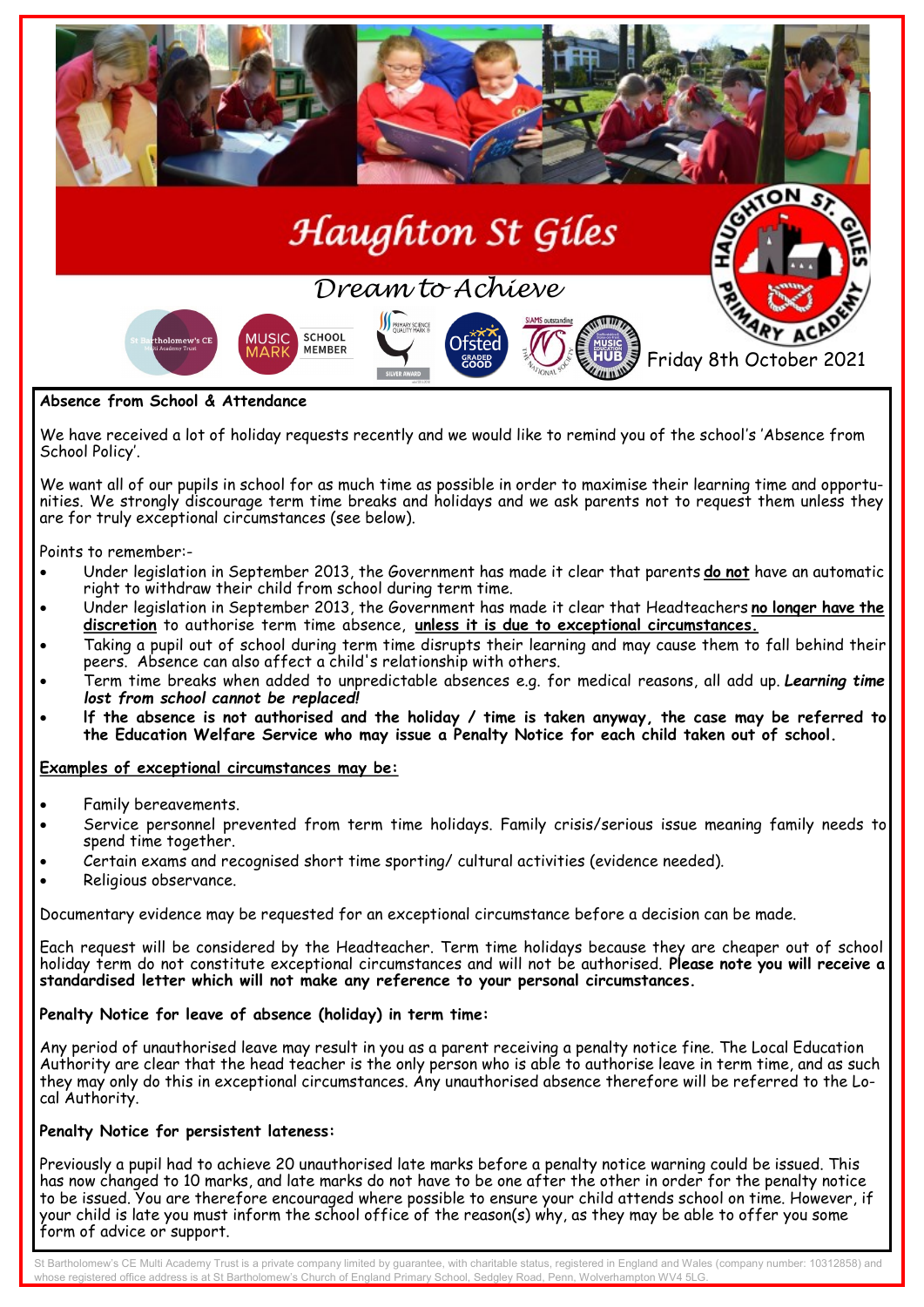### **Other Absences**

Absence forms are not needed for illness or any Y6 children attending Open Mornings or visits to future high schools. For any hospital appointments, we will require a copy of the appointment letter. Also please try to arrange routine dental or doctors appointments **outside** of school hours.

If your child will be away from school, for any of the above reasons, please let us know by **telephone or e-mail before 9:30a.m. each day,** confirming the reason for the absence.

If your child is not in school for morning registration but will be returning to school for lunch, please ensure that you inform the office of your child's lunch preference and/or meal choice **before 9:30am**.

### **Volunteer Readers**

Can you spare an hour or two a week to listen to children read?

We are looking for a small army of volunteers to come in to school and listen to our children read. You will be offering support on a one to one basis to help them to become confident readers; thus enabling our children to find more enjoyment in the various texts by improving their reading accuracy and fluency. Listening to children read will help them to become more independent, by giving them strategies so that they know what to do when they come across a difficulty. We want our children to read with confidence, understanding and be able to pose questions about what they are reading.

If you think this is something you'd like to do and you have a spare hour or two, then please email the school office.

# **Drop off & Pick up**

Once again we have received complaints from local residents, regarding parents' at drop off & pick up times. Therefore, please can we ask that you don't block drives, park on double yellow lines or zig zags, leave your engines running for long periods of time, but also reduce your speed when approaching the school. We appreciate that drop off & pick up times can be hectic & busy periods, but a bit of care & consideration for all, can make for a more enjoyable start & finish to the day.

Thank you for your continued support.

## **Academy Photography**

Academy Photography will be in school on Tuesday 12th October, in order to take individual photographs of all the children in school. If you have children who are not currently school age or at Little Seeds nursery and you would like a group photo of your children, then please come to the school office at 8:30am. All other photos i.e. siblings & Little Seeds children will be taken later that morning so there is no need to attend the 8:30am slot.

Academy Photography will return proofs to school, which will then be sent home via your child. All information on how to order photographs will be inside the proof packs.

## **Parentpay**

We are noticing that a few parents are letting their accounts go into arrears & not making regular payments to clear any outstanding balances and we are having to chase payments. Therefore, please can we request that **all** accounts are in credit when ordering school meals. If you are struggling to make payments or need help with your Parentpay account then please speak to Mrs Kelly in the office.

Thank you for your continued support.

# **'Hello Yellow Day'**

Today we raised a staggering: **£123**

Thanks everyone for brightening up the day by wearing a spot of yellow!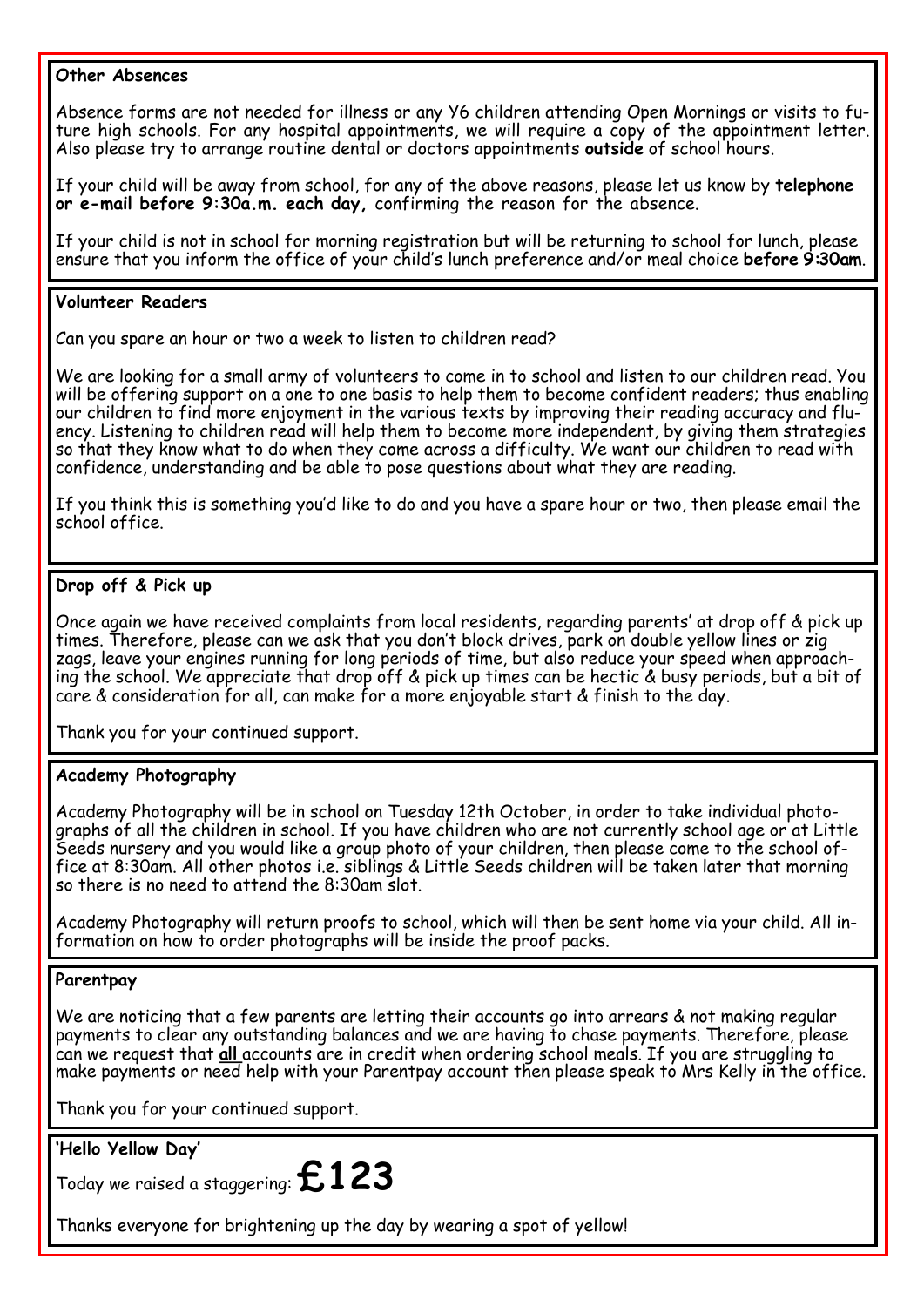# **PTFA News**

## PTFA Discos are back!!

We are delighted to announce that we will be holding our first disco since February 2020 on Thursday 21st October, with KS1 (Acorn & Conker classes) from 5-6pm and KS2 (Birch, Oak & Chestnut classes) from 6:15 - 7:15pm). Tickets will be £3 on the door. Children will be able to purchase; burgers at £2.50, along with drinks, sweets & snacks from the tuck shop. Also, to help with Covid safety measures, please can we ask that parents **do not** stay with their child/ren.

# AGM Update

Due to the lack of venues, we have had to move the PTFA AGM to the same night as the disco. It will be held at 8pm on Thursday 21st October in The Bell at Haughton. We would love to see as many of you as possible, so why not come along and find out what we have been up to over the last year and maybe join us for a chat afterwards.

### Recent Purchases

We have recently been proud to donate £4000 to the school to enable them to purchase three new interactive whiteboards to enhance the learning and we have also been supporting the completion of the pond restoration to allow it to be used as an outdoor learning environment. This is all thanks to the generosity of parents who have supported our events and the hard work of the PTFA helpers, whether that be staff, parents, grandparents or friends.

Finally, if you be interested in joining the PTFA and take on a more specific role such as; Chair, Vice Chair, Secretary, Treasurer or Social Media Coordinator or if you'd like to be added to our 'WhatsApp' group, we'd be delighted to hear from you! Please call Ben on 07855 971884.

### **Clubs**

Thank you for your patience while we sorted after school clubs. We are pleased to welcome back Progressive Sports who will be running the following clubs from 3:30 - 4:30pm on a Tuesday & Wednesday after half term.

Tuesday 2nd November - Multi - Sports. A variety of sports & games that will be different each week (6 weeks)

Wednesday 3rd November - Football (6 weeks)

If you would like to book your child on to either of these clubs then please complete the booking form that will be emailed out next week. These clubs will be at a cost of £15 per club per child and are for 6 weeks.

# **Y6 Residential**

Our Y6 residential has over the years been an absolute success, where the children have flourished and thoroughly enjoyed their time in the outdoors. Unfortunately this year, with the closure of Shugborough & Chasewater and then only having Laches Wood & Standon Bowers as options, which are both fully booked due to Covid postponed visits, we are having to look further a field for our Y6 residential.

Please bear with us as we try to find a venue that is not only suitable for our requirements, but is also cost effective for you as parents. As soon as we have confirmed a location and the overall cost, we will be in touch.

### **Change to Term Dates**

As you will be aware there is an extra Bank Holiday on Thursday 2nd June 2022, to commemorate the Queen's Platinum Jubilee. As this date occurs within the normal May half term break, it has been decided that with regards school, this will be moved to Monday 6th June and the original Inset Day will now take place on Friday 27th May. Please see the revised Term Dates at the end of this newsletter.